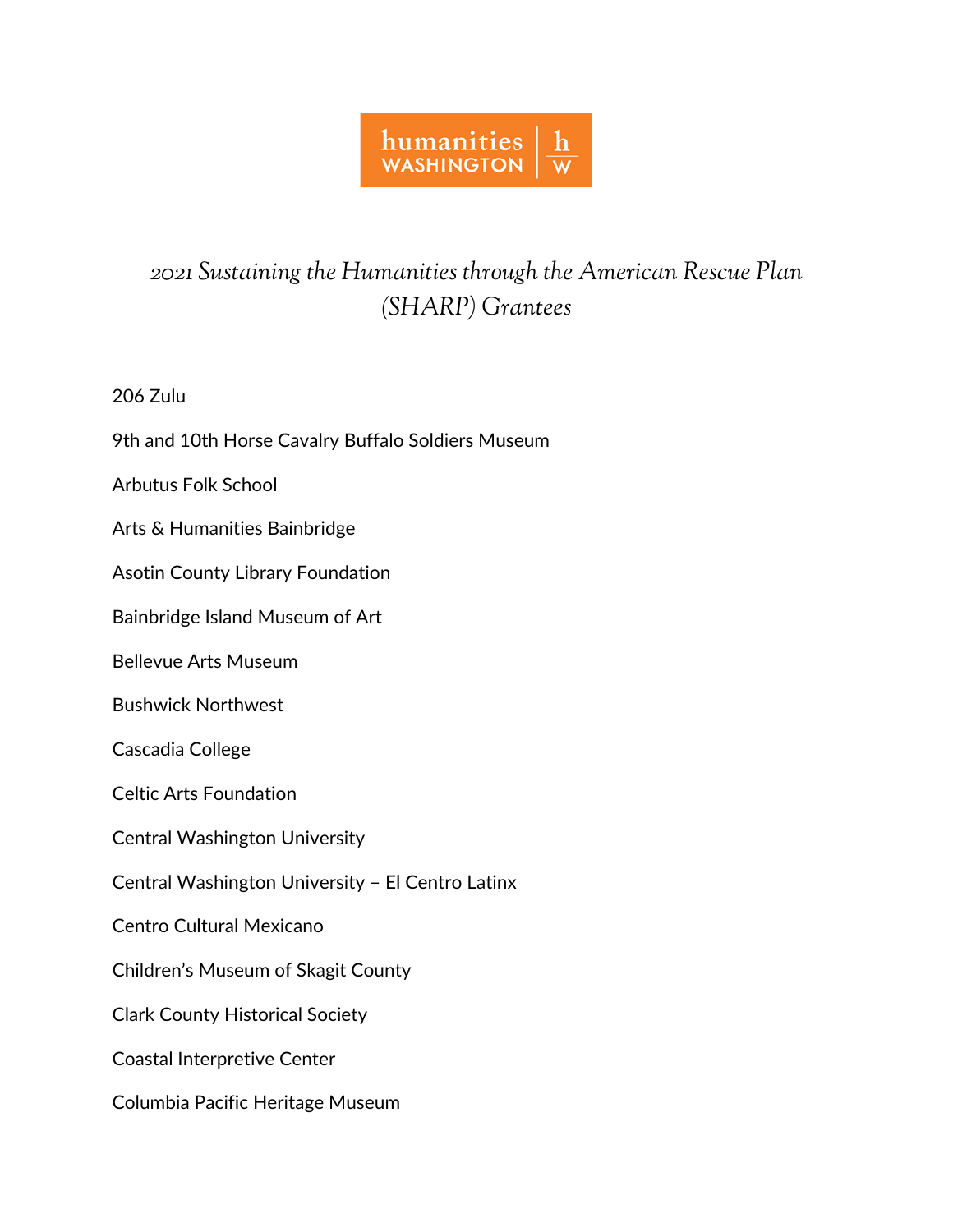**Confluence** Cowlitz County Historical Society Densho Desert Fiber Arts Moses Lake Museum & Art Center Everett Museum of History Everett Public Library Experience Learning Community Fort Vancouver Regional Library Foundation Fort Walla Walla Museum/Walla Walla Valley Historical Society Foss Waterway Seaport Museum Friends of Asian Art Association Friends of Denny Ashby Library Friends of Mukai Gig Harbor Peninsula Historical Society dba Harbor History Museum Gonzaga University Grief Dialogues Hedgebrook Heritage University Highline Heritage Museum Historic Tacoma Historic Whidbey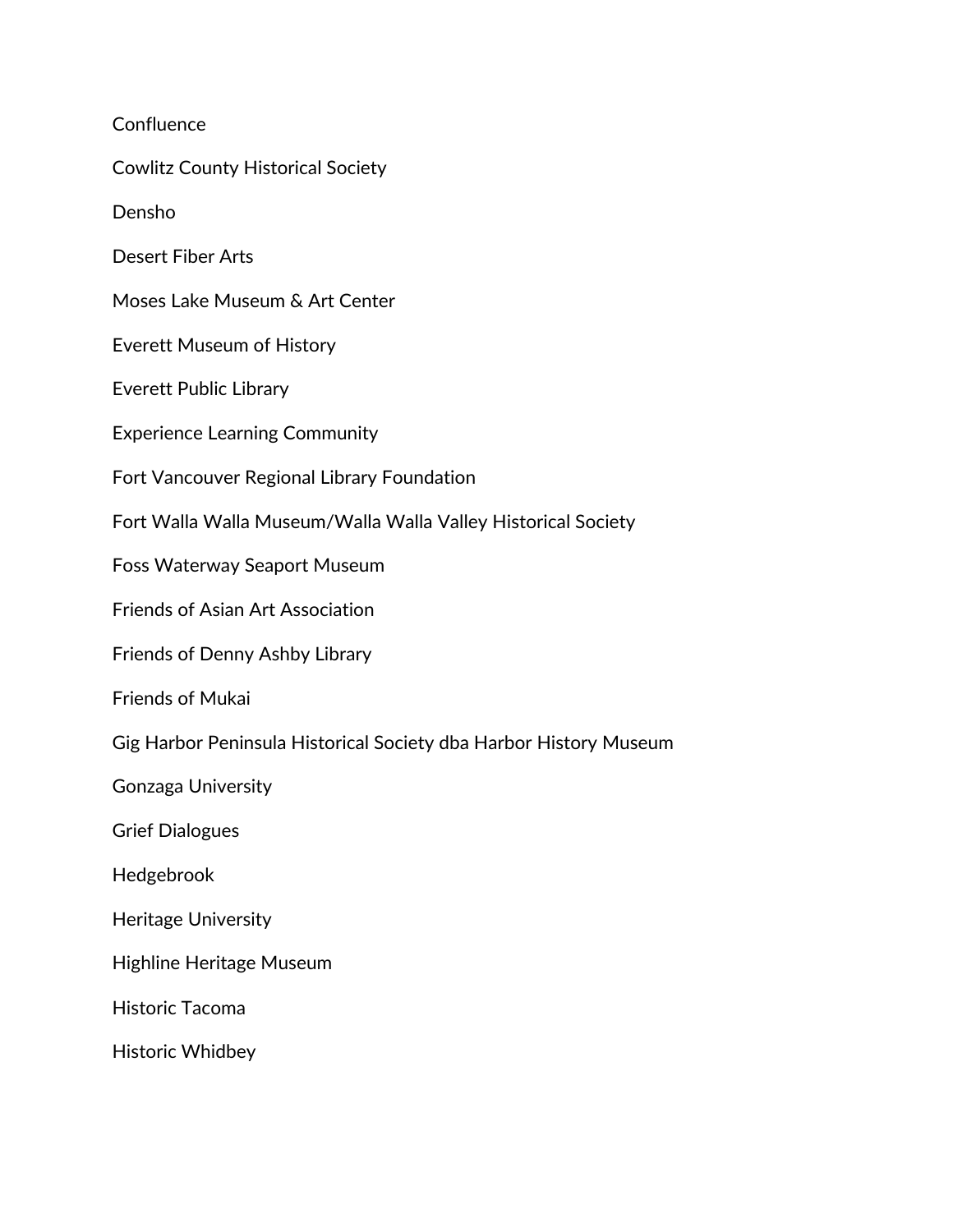Historical Society Of Seattle And King County dba Museum of History and Industry (MOHAI)

Holocaust Center for Humanity

Huong Viet Performing Arts Group

Imagine Children's Museum

Inland Northwest Juneteenth Coalition

Issaquah History Museums

Jack Straw Foundation dba Jack Straw Cultural Center

Jefferson County Historical Society

KidsQuest Children's Museum

Kitsap County Historical Society and Museum

Kittitas County Historical Society, Inc.

Knappton Cove Heritage Center

Kulshan Community Media (KMRE Community Powered Radio)

KUOW Puget Sound Public Radio

KYRS Thin Air Community Radio

Living Voices

Look Listen and Learn (LL+L)

Make.Shift Art Space

Maple Valley Creative Arts Council

Marysville Historical Society

Mason County Historical Society Museum

Meaningful Movies Project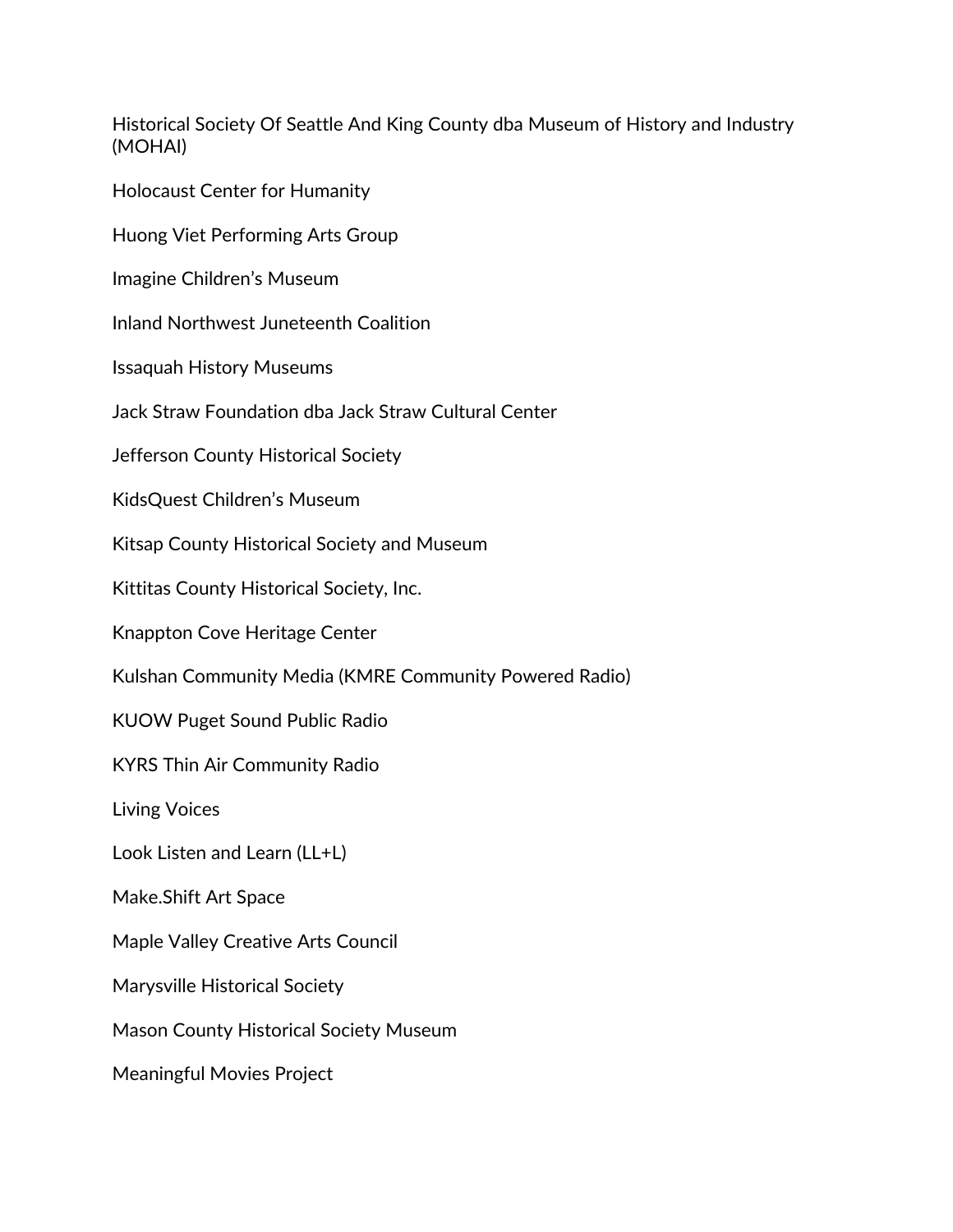Methow Arts Alliance Methow Field Institute dba Methow Valley Interpretive Center Mirror Stage Music Fusian NW National Nordic Museum North Olympic History Center Northeast Washington Community Radio Guild (Northern Lights Public Radio KCHW) Northern Kittitas County Historical Society Northwest African American Museum Northwest Museum of Arts and Culture Northwest Railway Museum Ocheami Okanogan Highlands Alliance Orcas Center Orcas Island Historical Society Orquesta Northwest Pioneer Farm Museum Polson Park & Museum Historical Society Port Angeles Fine Arts Center Foundation Port Gamble S'Klallam Foundation Poulsbo Historical Society Quillisascut Education Foundation Rachel Corrie Foundation for Peace and Justice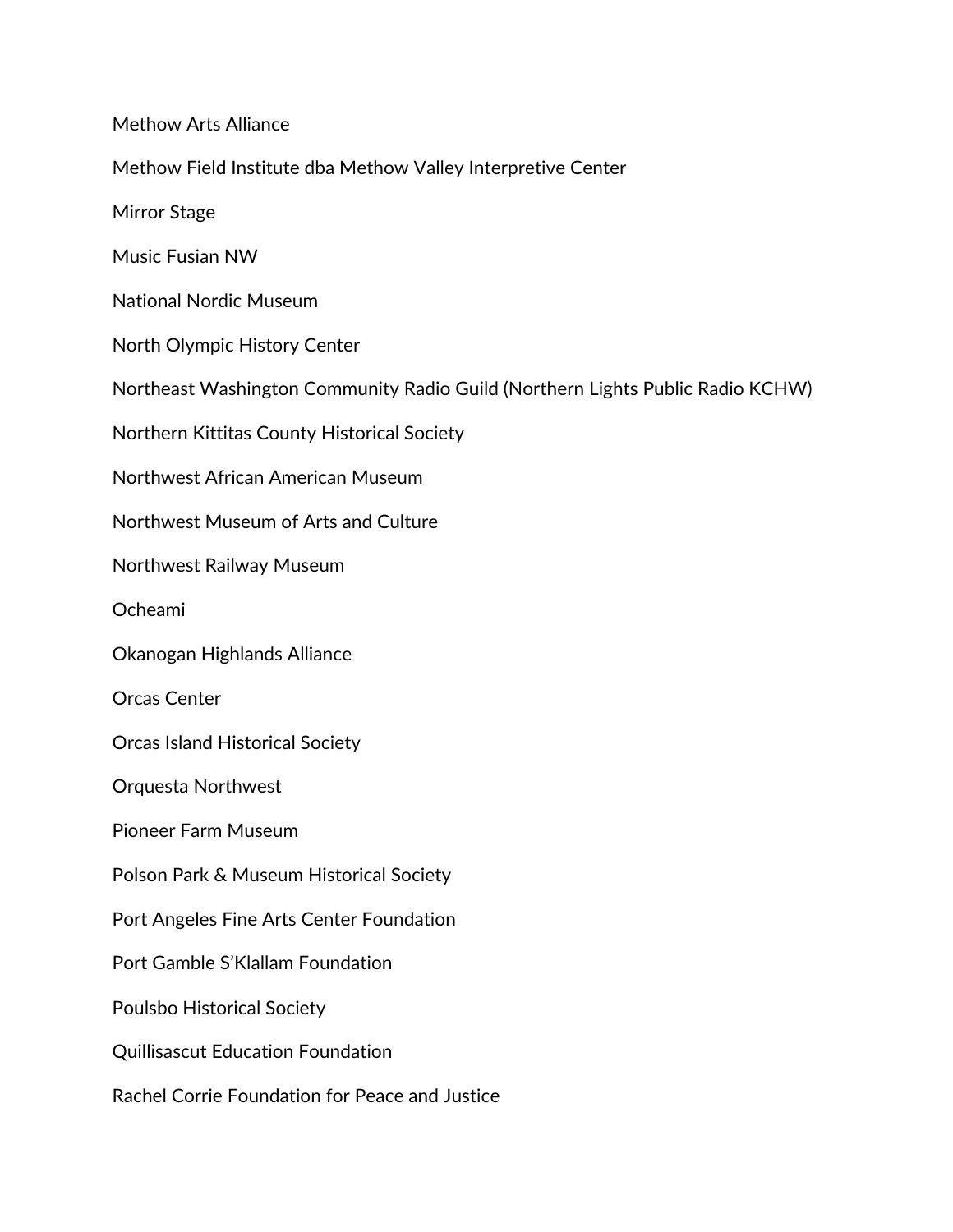Seattle Latino Film Festival Seattle Live Aloha Hawaiian Cultural Festival Sequim Museum & Arts Shafer Museum, part of the Okanogan County Historical Society Shoreline Historical Museum The Rhapsody Project Skagit River Poetry Foundation Sound Theatre SPLAB Spokane Arts Spokane Public Radio Spokane Valley Heritage Museum Stanwood Area Historical Society Steilacoom Historical Museum Association Steilacoom Tribal Museum SV Archive (dba Scarecrow Video) Tacoma Historical Society Tasveer The Family Guide The South Sound Reading Foundation Thorp Mill Town Historical Preservation Society Tieton Arts and Humanities Upper Valley Historical Society dba Greater Leavenworth Museum